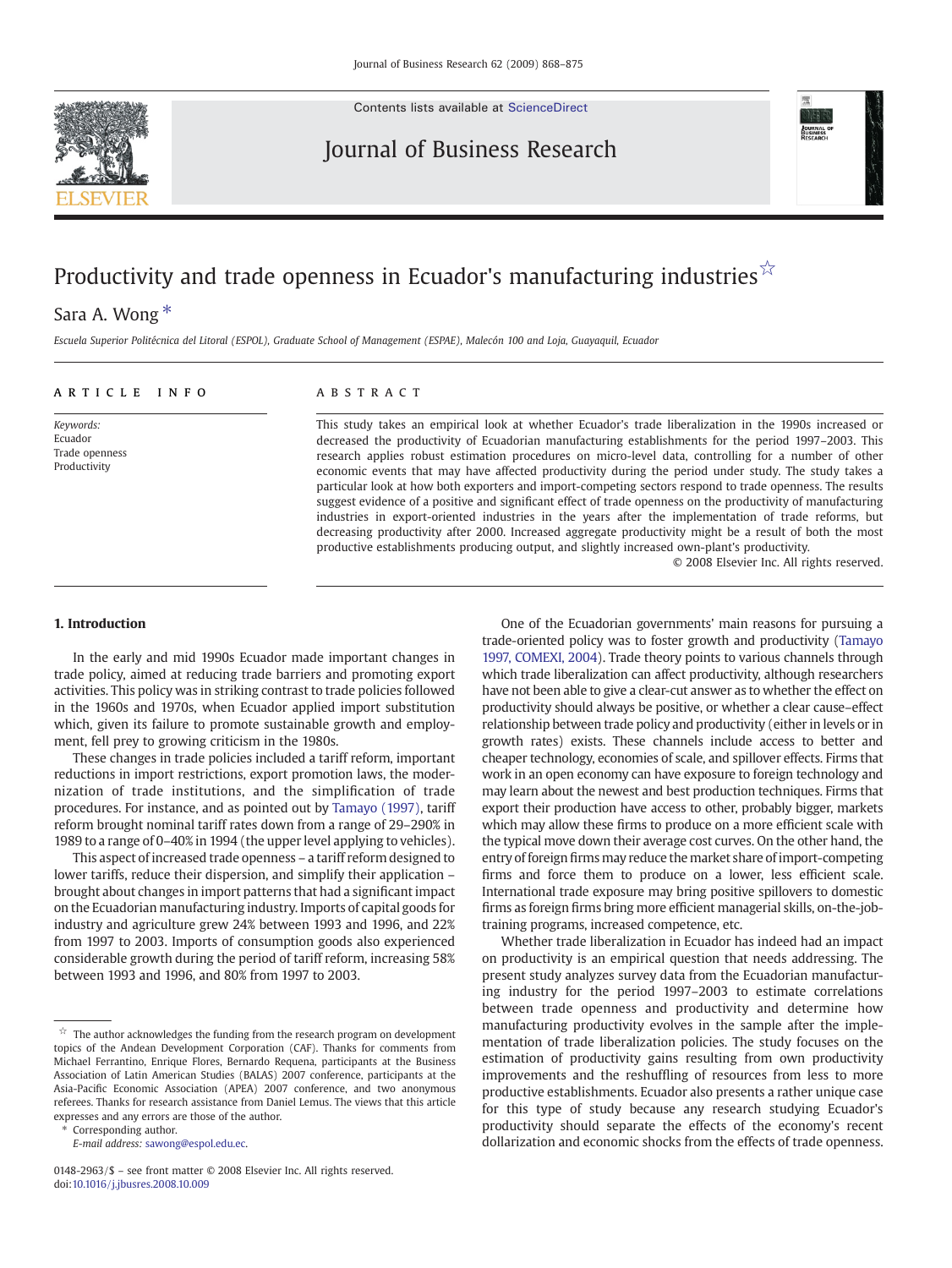The questions this study asks are: (i) How has productivity evolved during the period 1997–2003 in manufacturing sectors in Ecuador?, (ii) What is the evidence of productivity gains coming from either ownplants' improved productivity or from reshuffling resources from less to more productive units, or from both, in the Ecuadorian manufacturing industries after this country's implementation of trade reforms?, (iii) What is the correlation between trade openness and productivity in Ecuadorian manufacturing industries?, (iv) Are export-oriented and import-competing industries more productive after trade liberalization?

Results suggest increased aggregate productivity in some manufacturing industries. Food processing, apparel and leather, and furniture are the industries that demonstrate growth at the end of the study period, that is, 2003 (27%,15%, and 8%, respectively). Other sectors, such as basic metals and metal products, and machinery, equipment and vehicles show a considerable decrease in productivity at the end of the study period, with a 28% point loss and a 10% point loss, respectively. Sectors like textiles, wood and paper, and chemicals, rubber, plastics, and nonmetallic products present a slightly decreased aggregate productivity in 2003. From 1997 to 2003, productivity of import-competing and nontradable manufacturing industries grew 7% and 25%, respectively. In contrast, the productivity of export-oriented industries was in 2003 lower than in 1997. Aggregate productivity gains seem to stem from both (i) the contribution of the more productive establishments producing more output (a positive reshuffling effect) and, (ii) an increased own plant's productivity at the end of the study period. The results suggest a positive and significant impact of trade openness on export-oriented manufacturing establishments, but after 2000, the negative impacts on productivity of economic events that take place after 2000 seem to outweigh this positive impact.

The following section presents a brief review of the relevant literature that links trade liberalization to effects on productivity. Section 3 presents the estimation method and discusses the empirical hurdles involved in productivity estimations. Section 4 presents the data and a summary statistics, while Section 5 discusses the results. Section 6 gives concluding remarks.

### 2. Productivity and trade liberalization: a brief survey

The empirical literature that studies the effects of policy changes on productivity follows two approaches: the representative firm approach (which uses sectoral- or macro-level data; some studies that use macrolevel data find evidence of significant relationships between trade openness and productivity, see for instance, [Edwards, 1998](#page--1-0)), and the approach that recognizes heterogeneity (which uses micro-level data). For developing countries in particular, the recent availability of establishment data as well as the switch from protective to trade liberalization policies allows researchers to undertake a micro-level approach to the analysis of the productivity impacts of trade openness.

Using the heterogeneity approach, researchers are able to study important issues related to productivity that the representative firm approach cannot tackle. The heterogeneity approach, through the use of establishments' data, not only enables the study of contributions to plants' productivity improvements common to all plants (such as exploitation of economies of scale and intra-plant changes in resource allocation — issues that appear also under the macro or representative firms approach), but also permits researchers to address issues specific to each plant (heterogeneity effects) due to entry/exit, and the reshuffling of resources between plants. Nevertheless, the heterogeneity approach does have its drawbacks. Under heterogeneity a host of problems arise such as data availability, data quality, and simultaneity, which may be more difficult to solve than if using macro-level data.

[Roberts and Tybout \(1996\)](#page--1-0), chapter 3, summarizes two customary ways to measure productivity in studies that use firm-level data. One type of study follows the traditional measure of productivity à la Solow and constructs Tornqvist indexes of productivity, plant-by-plant. The second type of approach consists in estimating a production function (with parametric or non-parametric techniques) and then creating a measure of productivity by plants, which the researcher later uses to construct industry wide productivity series. These industry-wide time series contain three terms that describe the main sources of productivity changes at the plant level: (i) intra-plant productivity effects (the subject of the representative plan productivity analysis), (ii) effects of market share reallocations between plants (reshuffling effects), and (iii) turnover effects or the net effects of entries and exits of plants. The last two effects capture the heterogeneity effects of plants. Finally, to analyze the effects of trade policies on productivity, micro-level data studies correlate the measures of productivity with proxies for trade liberalization (or protection) measures. This research follows this second approach.

Recent studies use micro data from Latin American countries to explore the relationship between productivity and trade. A key limitation in this type of study is the lack of quality micro-level data. On the contrary, the literature that addresses productivity issues using firmlevel data for industrialized countries is much more extense. [Bartelsman](#page--1-0) [and Doms \(2000\)](#page--1-0) survey these empirical studies. Interestingly, according to these authors, research has not yet established the link between exposure to foreign markets and productivity improvements.

[Tybout \(2000\)](#page--1-0) and [Epifani \(2003\)](#page--1-0) survey the possible effects of trade policies on manufacturing firms in developing countries. Among these studies, some try to determine whether internal economies of scale explain the correlation between trade liberalization and productivity. Their conclusions suggest that scale efficiency gains are minor and not correlated to trade liberalization ([Tybout and Westbrook, 1995\)](#page--1-0). Plantlevel studies find in fact that the re-allocation of resources from less to more productive plants explains productivity gains ([Pavcnik, 2002,](#page--1-0) [Tybout, 2000, Tybout and Westbrook, 1995](#page--1-0)).

Other studies also consider the existence of turnover effects linked to trade policies. Using plant data from Chile 1975–85, [Tybout \(1996\)](#page--1-0) finds that the net exit increases aggregate productivity in Chile. Net exit is in fact, in that study, the main component of productivity gains for import-competing industries. On the contrary, for Morocco net entry leads to lower aggregate productivity ([Haddad et al., 1996](#page--1-0)). For a brief review on the empirical evidence of productivity changes due to resource re-allocation and turnover of plants see [Tybout \(1996\),](#page--1-0) and [Foster et al. \(1998\).](#page--1-0)

A third source of aggregate productivity gains that may come with trade liberalization policies is improvements in intra-plant efficiency. [Roberts \(1996\)](#page--1-0) attributes productivity growth to intra-plant movements, using plant-level data from Colombia for 1977–87.

Without exploring why trade liberalization may affect productivity, some studies use plant- and industry-level data and find a positive and significant correlation between trade measures and productivity measures ([Haddad, 1993, Paus et al., 2003\)](#page--1-0).

Theories also point to an inverse causality: the more productive firms, those able to compete in foreign markets, contribute to trade openness. This channel can exist provided that trade barriers do not prevent firms in a country from competing abroad. Using survey data from Colombia and Morocco, [Clerides et al. \(1998\)](#page--1-0) analyze the causal link between exporting activities and productivity. They find evidence that points to self-selection where relatively efficient firms become exporters. However, much work still remains to be done to examine the association and causality between trade and productivity, as well as the channels through which this causality may work.

Two issues that run parallel to the analysis of the effect of trade liberalization on productivity are how to measure productivity, and the hurdles involved in estimating production functions and productivity effects.

A great deal of recent literature addresses the question of how to estimate establishment productivity. See [Foster et al. \(1998\)](#page--1-0) for a more detailed discussion of different approaches to estimating firm productivity. More recently, [Van Biesebroeck \(2003\)](#page--1-0) compares five different techniques that estimate productivity measures: i) index numbers, ii) data envelopment analysis, iii) instrumental variables